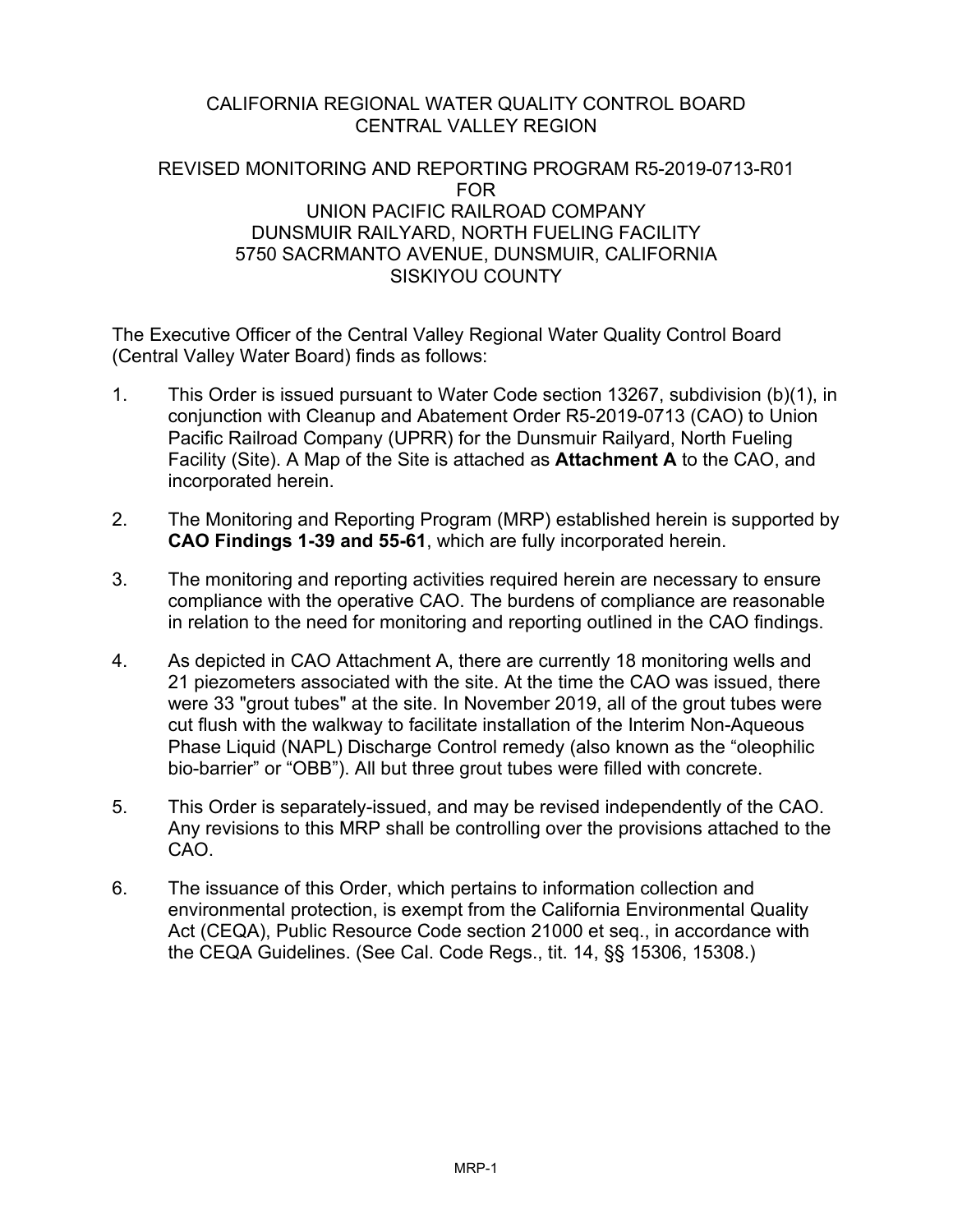**IT IS HEREBY ORDERED** that, pursuant to Water Code section 13267, subdivision (b)(1), UPRR shall comply with the following requirements.

## **A. MONITORING REQUIREMENTS**

| <b>Activity</b>                            | <b>Frequency</b>                                             |  |
|--------------------------------------------|--------------------------------------------------------------|--|
| <b>Groundwater Monitoring</b><br>(S A.1)   | See Table 1.                                                 |  |
| <b>Surface Water Monitoring</b><br>(S A.2) | See Table 3.                                                 |  |
| <b>Site Monitoring</b><br>(S A.3)          | <b>Weekly and</b><br><b>Prior to Forecasted Storm Events</b> |  |

(Tables 1-4 follow the signature page of this Order.)

## **1. Groundwater Monitoring**

UPRR shall immediately begin groundwater monitoring in accordance with the operative Monitoring Plan.

Existing monitoring wells, piezometers, and "grout tubes" shall be sampled according to the schedule in **Table 1**, with samples analyzed in accordance with the methods specified in **Table 2**.

In the event that any new wells are constructed to replace or supplement existing ones (e.g., to address any CAO requirements), such wells shall be sampled in accordance with **Table 1**.

## **2. Surface Water Monitoring**

UPRR shall immediately begin surface water monitoring in accordance with the operative Monitoring Plan.

Surface water samples shall be collected according to the schedule in **Table 3**, and analyzed by the methods in **Table 4**.

### **3. Site Monitoring**

UPRR shall conduct routine inspections, at least once a week and in advance of forecasted storm events, to determine the presence of oil, oil sheen, or other signs of contaminant discharge in or near the Sacramento River. After storm events that result in partial or complete walkway submergence (e.g., when river stage exceeds approximately 3.5 feet), UPRR shall conduct inspections of site infrastructure. The observations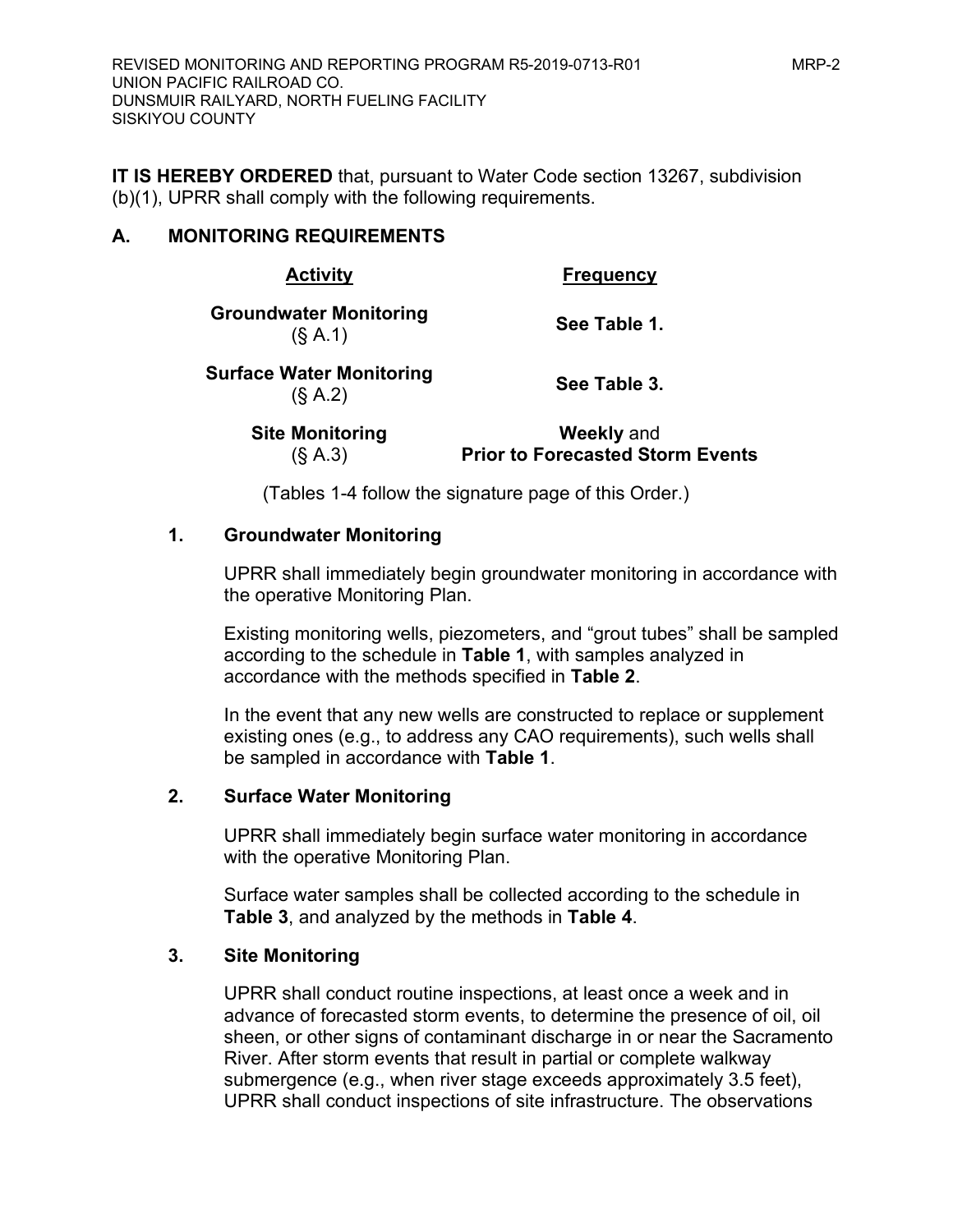shall be recorded and submitted with the monthly report. However, if a discharge or infrastructure damage is observed, the observations shall also be submitted via notification.

The minimum inspection frequency will continue until the Assistant Executive Officer determines that a reduced sampling frequency is appropriate and this MRP is revised, accordingly.

### **B. REPORTING REQUIREMENTS**

UPRR shall submit the monitoring reports on a monthly, quarterly and annual basis, and in accordance with the provisions below, until otherwise directed in writing by the Assistant Executive Officer.

| Report                               | Due                                                           |  |  |
|--------------------------------------|---------------------------------------------------------------|--|--|
| <b>Quarterly Reports</b><br>(S, B.1) | 1 May<br>(1st Qtr.)                                           |  |  |
|                                      | 1 August<br>(2nd Qtr.)                                        |  |  |
|                                      | 1 November<br>(3rd Qtr.)                                      |  |  |
|                                      | 1 February<br>(4th Qtr.)                                      |  |  |
| <b>Monthly Reports</b><br>(S, B.3)   | 10th Day of Following Month<br>(e.g., May Report due 10 June) |  |  |
| <b>Annual Reports</b><br>(S, B.2)    | 1 February                                                    |  |  |
| <b>Notification</b><br>(S, B.4)      | <b>Immediately Upon Discovery</b><br>of Discharge or Damage   |  |  |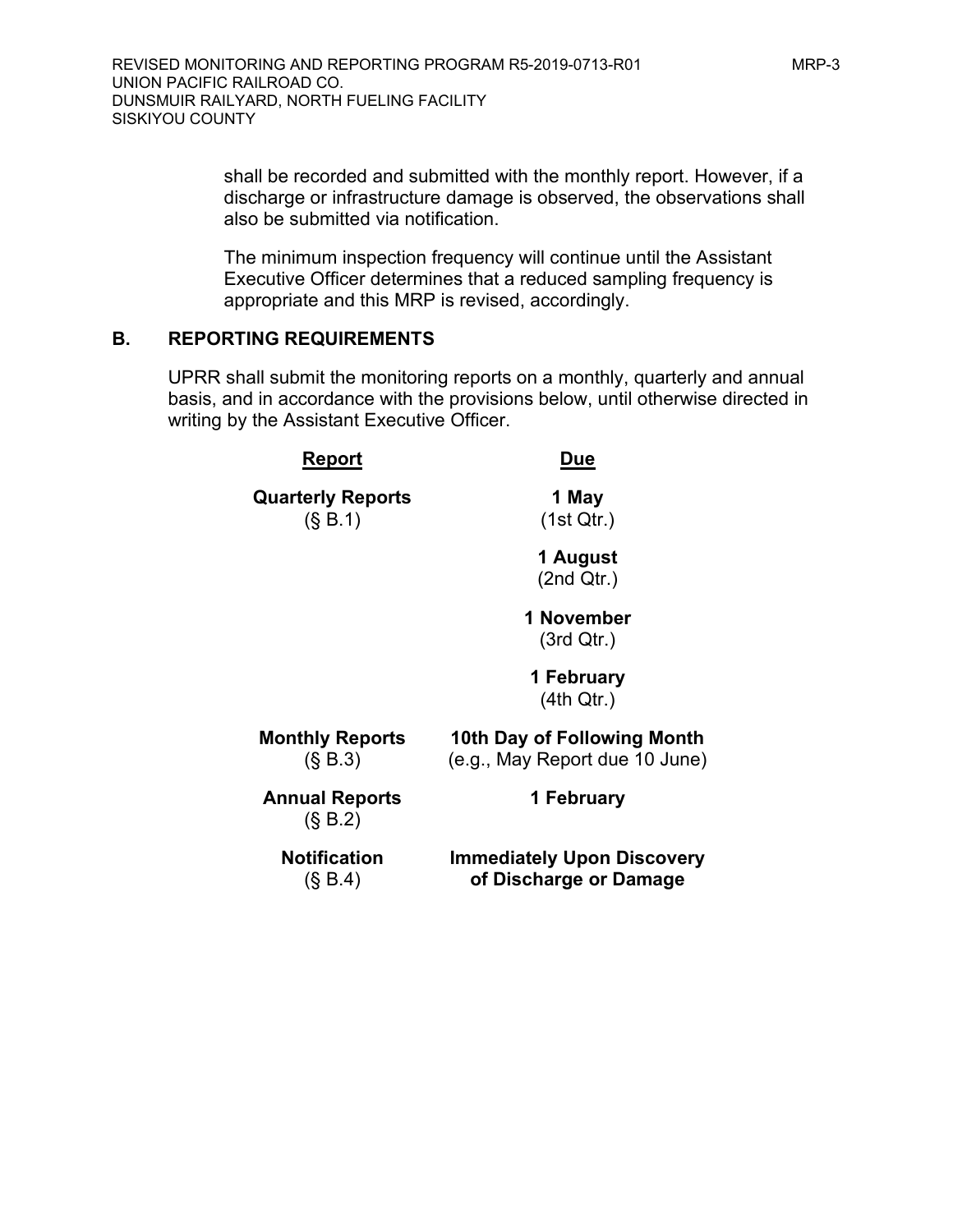### **1. Quarterly Monitoring Reports**

a. Beginning with the Monitoring Report for the 2nd of Quarter 2019 (due 1 Aug. 2019), UPRR shall submit Quarterly Monitoring Reports in accordance with the following schedule:

| Quarter                       | <b>Report Deadline</b> |
|-------------------------------|------------------------|
| 1st Quarter (1 Jan.–30 Mar.)  | 1 May                  |
| 2nd Quarter (1 April-30 June) | 1 August               |
| 3rd Quarter (1 July-30 Sept.) | 1 November             |
| 4th Quarter (1 Oct.-31 Dec.)  | 1 February             |

- b. Each Quarterly Monitoring Report shall contain the following information:
	- i. A description and discussion of the groundwater, surface water, and "grout tube" sampling event and results, including trends in the concentrations of pollutants and groundwater elevations in the wells, how and when samples were collected, and whether the pollutant plume is delineated;
	- ii. Field logs for groundwater sampling that contain, at a minimum, water quality parameters measured before, during, and after well purging, method of purging, depth of water, volume of purged water, presence and thickness of NAPL (product or sheen), well condition, recommendations for well maintenance;
	- iii. Field logs for surface water sampling that contain, at a minimum, water quality parameters measured at the time of sampling, sampling method, river flow conditions, and presence of NAPL (product or sheen);
	- iv. Groundwater contour maps and corresponding Sacramento River stage elevation, as appropriate;
	- v. Pollutant concentration contour maps by constituent;
	- vi. Pollutant observation maps (NAPL/product presence in wells, piezometers, "grout tubes" and on surface of retaining wall and walkway). Observations of the grout tubes are only required when grout tubes are accessible during the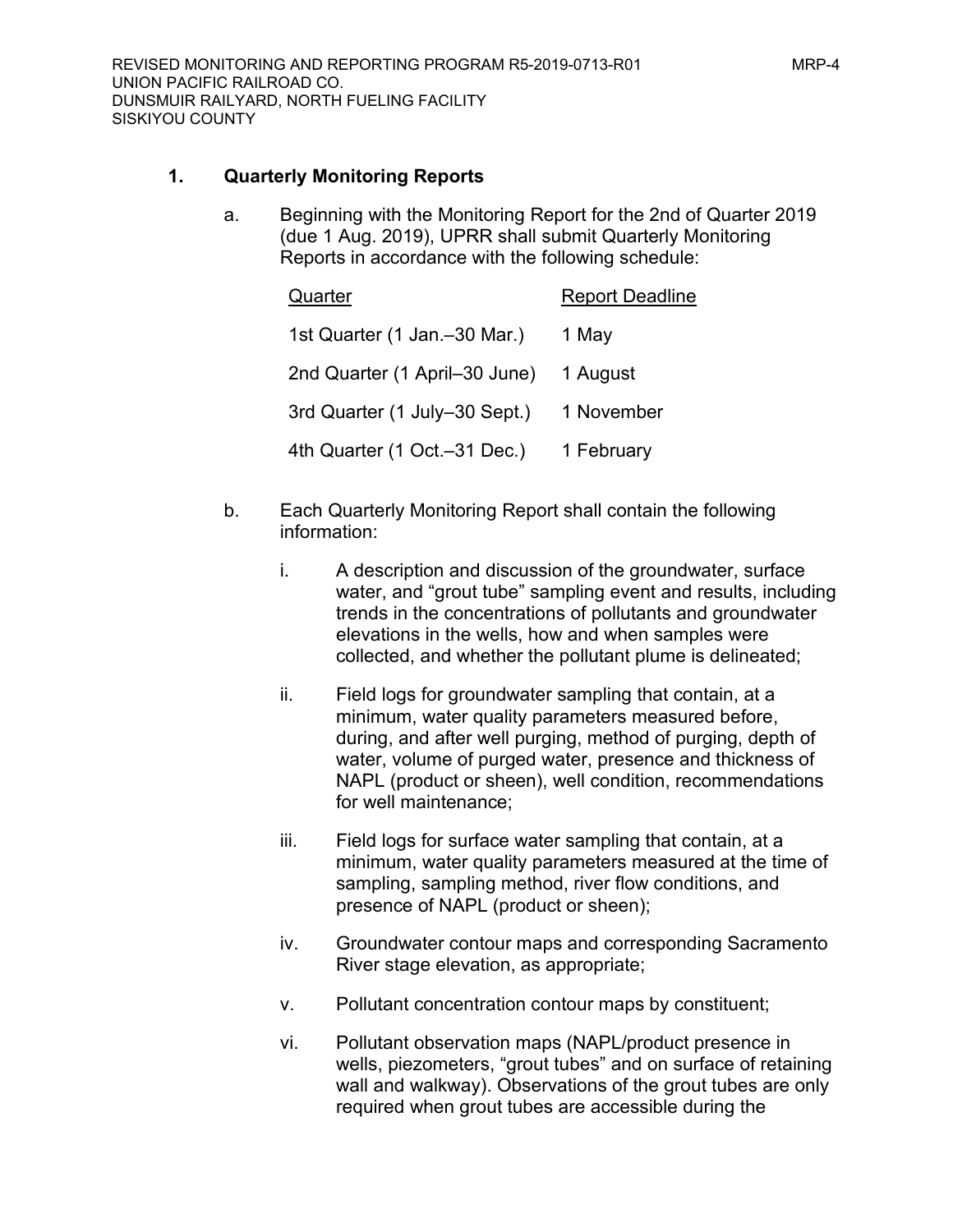reporting period. If the Interim NAPL Discharge Control remedy is removed, grout tube observations shall resume according to Table 1;

- vii. A table showing well construction details such as well number, groundwater zone being monitored, coordinates (latitude/longitude), ground surface elevation, reference elevation, elevation of screen, well details);
- viii. A table showing historical lateral and vertical (if applicable) flow directions and gradients;
- ix. Cumulative data tables containing the water quality results for surface water and groundwater;
- x. Cumulative data tables for depth to groundwater;
- xi. A copy of laboratory analytical data reports;
- xii. The status of any ongoing remediation, including an estimate of the cumulative mass of pollutant removed from the subsurface, any associated field notes, and documentation of contaminated media transportation and disposal (e.g., soil manifests, weight tags); and
- xiii. A summary of any deviations from the procedures identified in the Monitoring Plan.
- c. UPRR shall continue the submission of Quarterly Monitoring Reports until the Assistant Executive Officer determines in writing that such reports are no longer necessary.

### **2. Annual Monitoring Reports**

- a. Beginning with the 2019 Annual Monitoring Report, UPRR shall submit Annual Monitoring Reports on **1 February** of each year. These reports shall provide evaluation of the overall effectiveness and progress of the investigation and remediation activities at the Site.
- b. Annual Monitoring Reports shall contain the following information:
	- i. Both tabular and graphical summaries of all data obtained during the reporting year;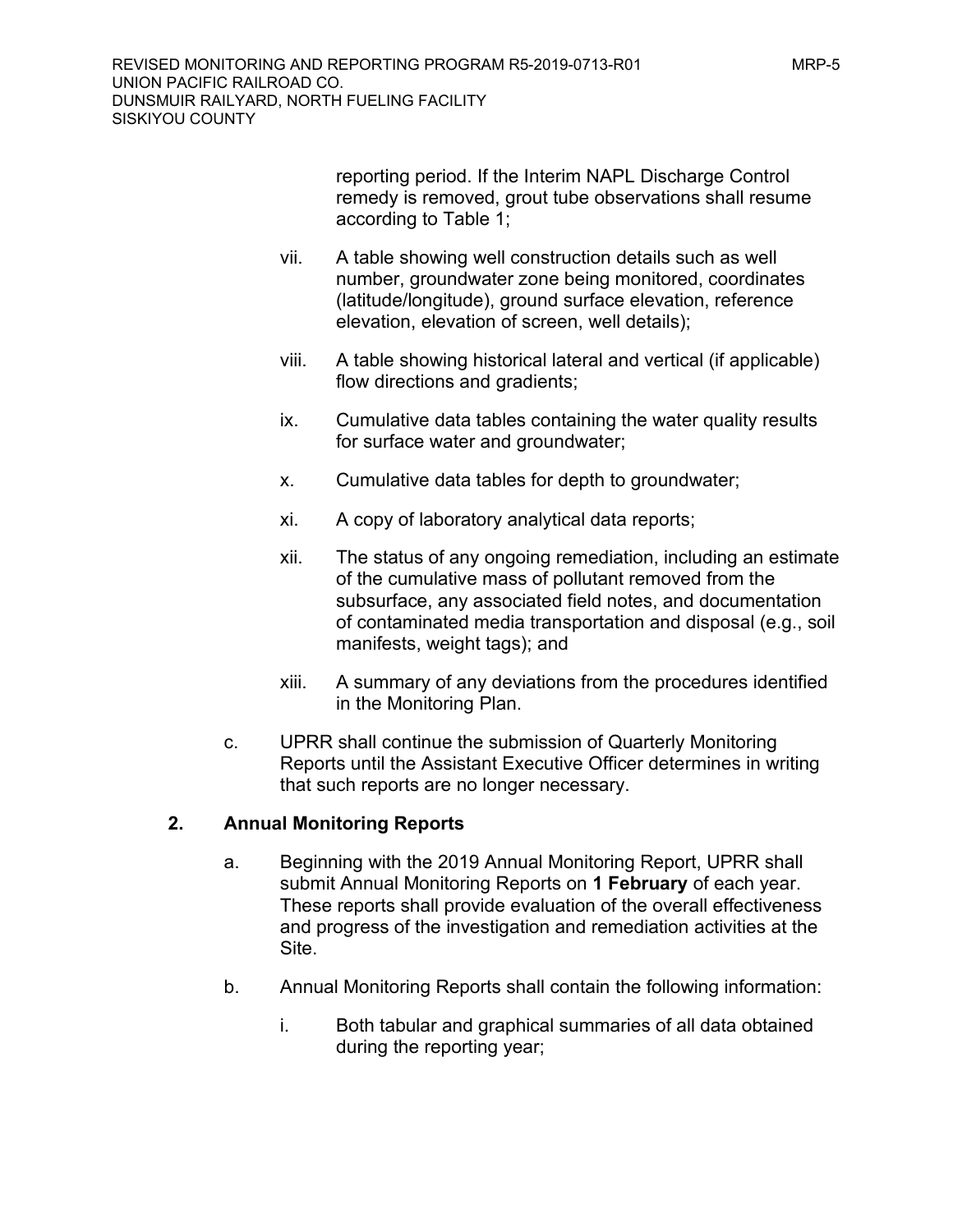- ii. Groundwater contour maps, pollutant concentration maps, and NAPL/product distribution maps containing all data obtained during the reporting year,
- iii. A discussion of the long-term trends in the concentration and presence of pollutants in the groundwater monitoring wells, piezometers, "grout tubes", and Sacramento River;
- iv. Map and table of historic NAPL distribution and thickness in grout tubes, and
- v. If desired, a proposal and rationale for any revisions to the sampling plan frequency and/or list of analytes.

# **3. Monthly Reports**

- a. Beginning with the Report for June 2019 (due 10 July 2019), UPRR shall submit Monthly Reports on the **10th day of the following month** (e.g., July Report due 10 Aug.). These reports shall provide an overall summary of all monitoring activities conducted at the Site.
- b. Monthly Reports shall include the following:
	- i. Photographs from walkway observations;
	- ii. Thickness of NAPL/product in "grout tubes" reported if collected during reporting period;
	- iii. Field forms;
	- iv. A summary of Site conditions; and
	- v. Update on the status of interim NAPL control measures, site investigation, and remedial tasks, including issues that may affect the project schedule.

### **4. Notification**

- a. Upon discovery of any discharge or damage to the Interim NAPL Discharge Control remedy or other site infrastructure, UPRR shall immediately report the observation to Central Valley Water Board staff via telephone or email.
- b. Within seven days of discovery of any discharge or damage, UPRR shall submit a written report with the following information: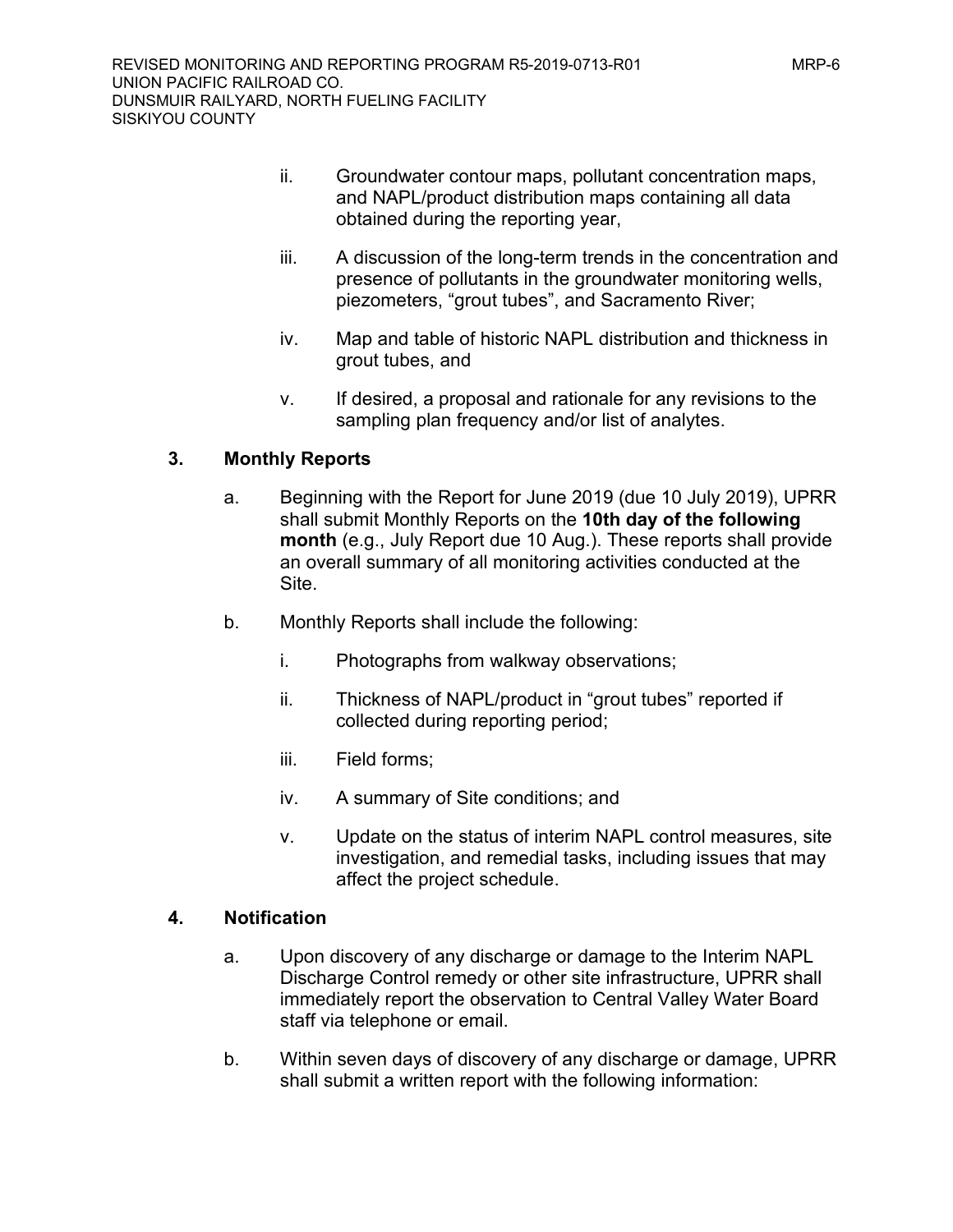- 
- i. Map(s) depicting the location;
- ii. Estimated river flow rate and river stage;
- iii. A description of the discharge or change in site infrastructure;
- iv. Corrective measures underway or proposed; and
- v. Time schedule for corrective measures.

### **C. OTHER REQUIREMENTS**

#### **1. Electronic Submission**

- a. All reports and laboratory data shall be uploaded to State Water Board's **[GeoTracker](http://geotracker.swrcb.ca.gov/)** Database (http://geotracker.swrcb.ca.gov). (See Cal. Code Regs., tit. 23, § 3890 et seq.)
	- i. Analytical laboratory data for soil, vapor, and water samples shall be saved/submitted as **Electronic Deliverable Format (EDF)**.
	- ii. Site Maps (i.e., GEO MAP), boring/well survey information, depth to groundwater, boring logs and well screen intervals, location data (i.e., GEO\_XY file), elevation data (i.e., GEO\_Z file), and technical reports (e.g. work plans, assessment, and monitoring reports) shall be saved/submitted in searchable **Portable Data Format (PDF)**.
- b. After each upload to GeoTracker, notify Central Valley Water Board staff via email [centralvalleyredding@waterboards.ca.gov](mailto:centralvalleyredding@waterboards.ca.gov), including the following information in the email body:

| Attention:              | <b>Groundwater Unit</b>                   |
|-------------------------|-------------------------------------------|
| <b>Report Title:</b>    |                                           |
| GeoTracker Upload       |                                           |
| ID.                     |                                           |
| <b>Discharger Name:</b> | Union Pacific Railroad Co.                |
| <b>Facility Name:</b>   | Dunsmuir Railyard, North Fueling Facility |
| County:                 | Siskiyou                                  |
| CIWQS place ID:         | 220849                                    |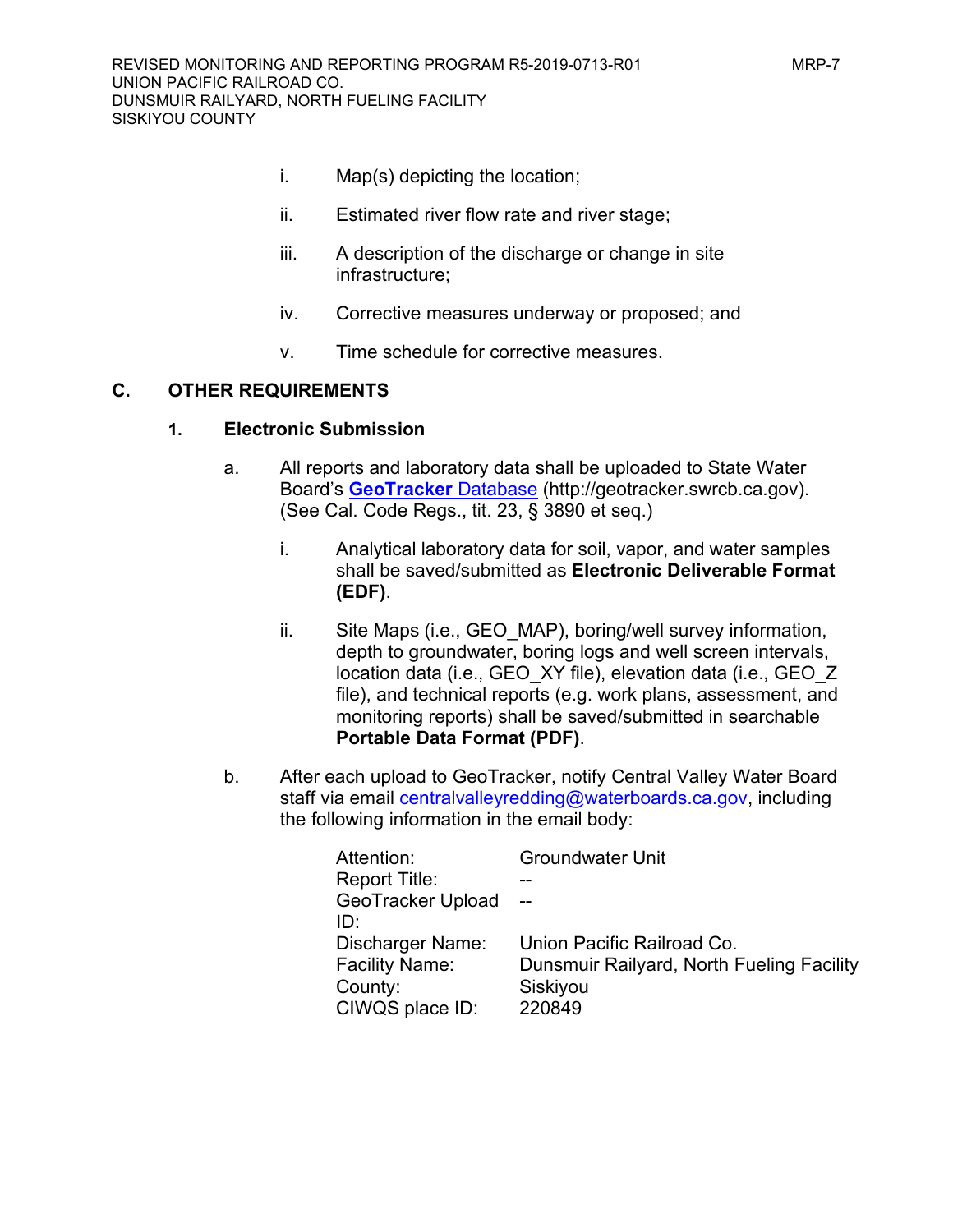### **2. Mandatory Contents and Formatting**

a. Monitoring Reports shall be accompanied by a transmittal letter with the following certification from an authorized UPRR representative:

> I certify under penalty of law that this document and all attachments were prepared under my direction or supervision in accordance with a system designed to assure that qualified personnel properly gather and evaluate the information submitted. Based on my inquiry of the person or persons who manage the system or those persons directly responsible for gathering the information, the information submitted, to the best of my knowledge and belief, is true, accurate, and complete. I am aware that there are significant penalties for submitting false information, including the possibility of fine and imprisonment for knowing violations.

- b. Reported data shall be arranged in **tabular form** so as to render readily discernable all dates, sample types (e.g., run-on, outflow) and reported analytical results for each sample; and summarized in such a manner to clearly illustrate compliance with this Order.
- c. Results of any monitoring done more frequently than required at locations specified herein shall be included in the next regularlysubmitted report.
- d. In accordance with Business and Professions Code sections 6735, 6835 and 7835.1, work plans and technical or implementation reports containing geologic or engineering evaluations and/or judgments be performed under the direction of an appropriately licensed or certified professional. Please ensure that all documents that contain site specific data, data interpretations, or recommendations comply with this requirement and that they include the professional license stamp, signature and statement of professional certification (i.e., California Professional Geologist or California Professional Engineer).
- e. Laboratories analyzing monitoring samples shall be Californiacertified laboratories (see Wat. Code, § 13176), and include quality assurance/quality control data with their reports.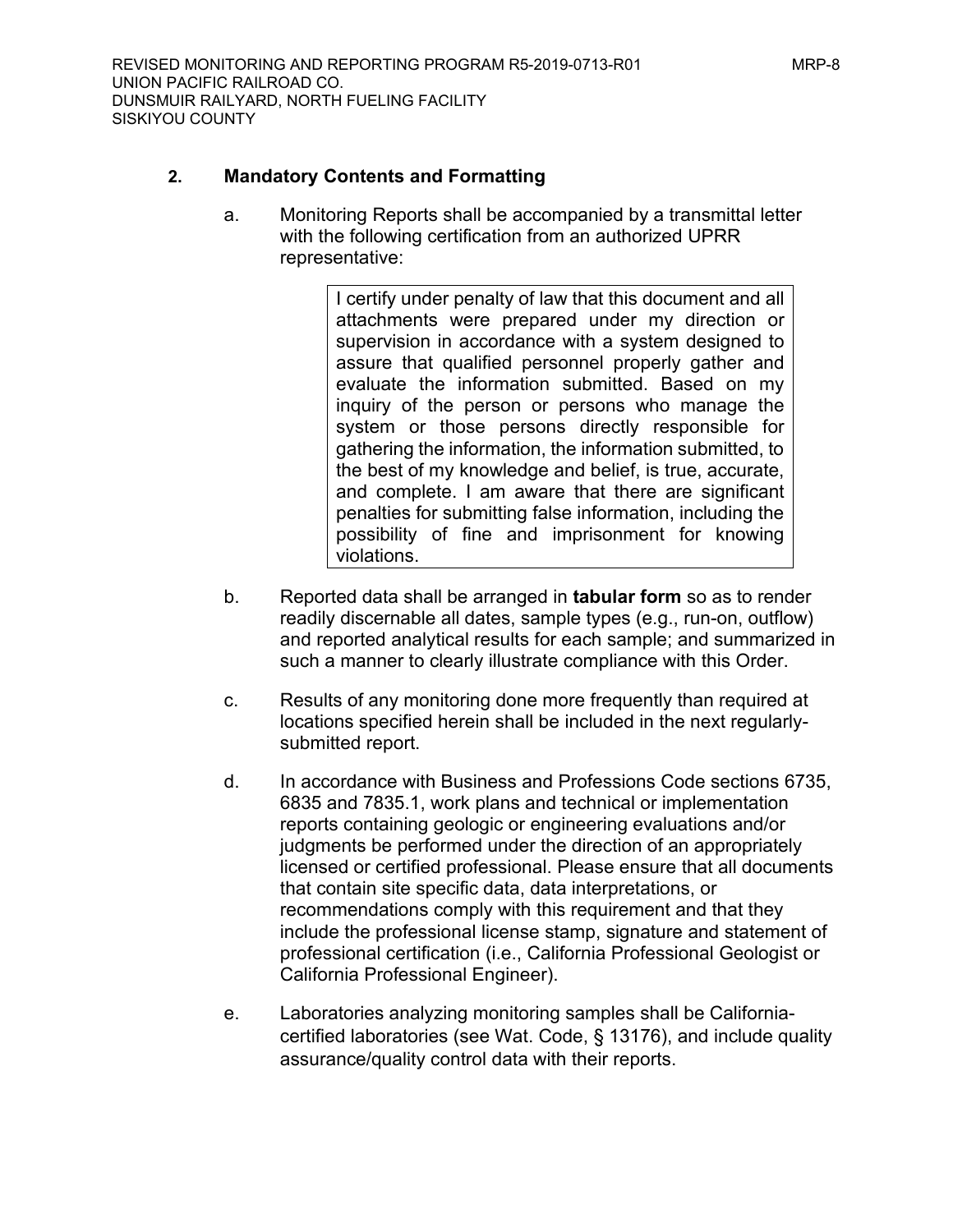This Order is effective as of the date below.

# ORDERED BY:

*Original signed by Clint Snyder for*

PATRICK PULUPA Executive Officer, Central Valley Water Board

## **11 December 2019**

**DATE** 

**MRP Glossary**

**Table 1**—Groundwater Sampling Frequencies and Constituent Suites

**Table 2**—Groundwater Analytical Methods

**Table 3**—Surface Water Sampling Frequencies and Constituent Suites

**Table 4**—Surface Water Analytical Methods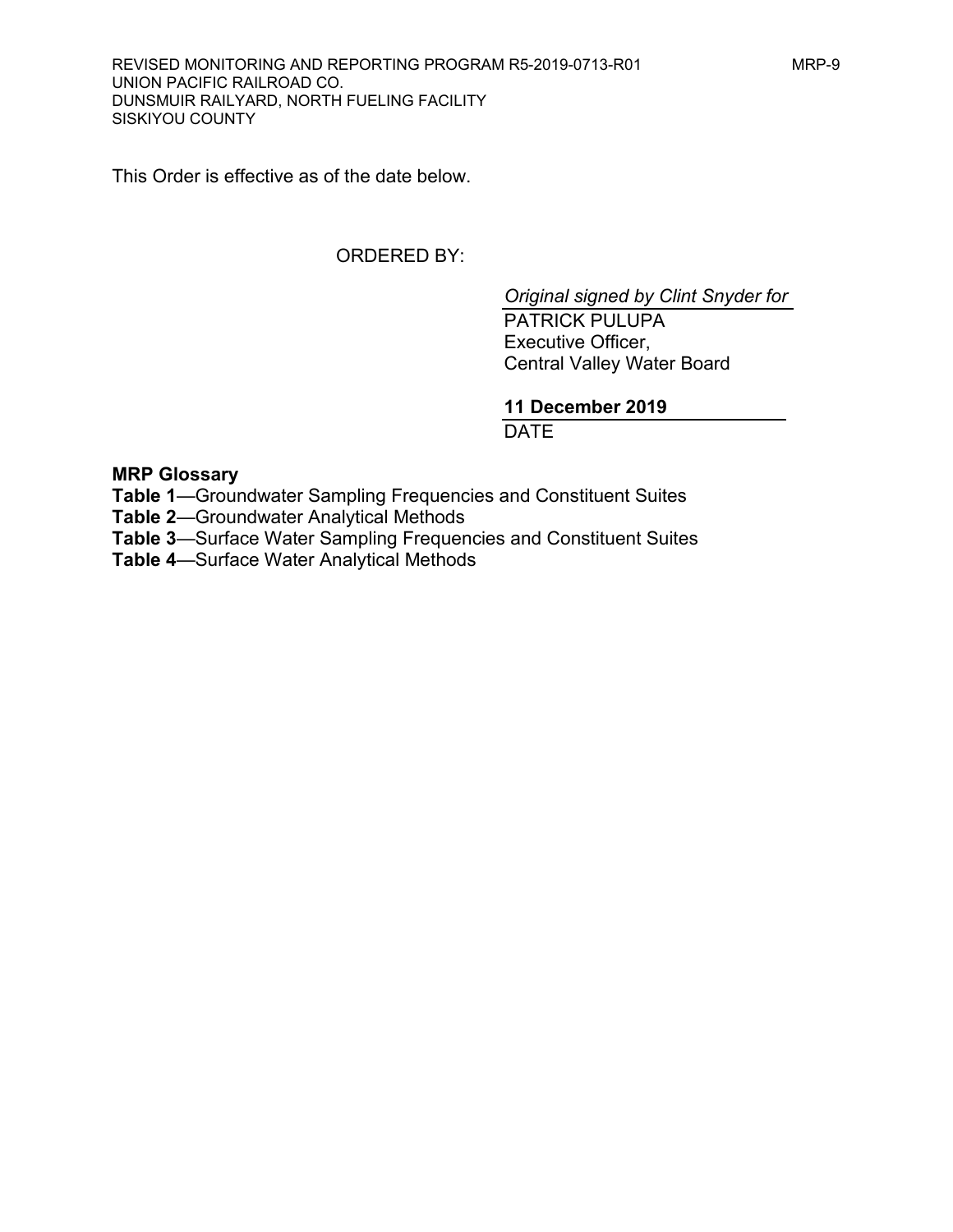### **MRP GLOSSARY**

| (and any subsequent revisions thereto) |
|----------------------------------------|
|                                        |
|                                        |
|                                        |
|                                        |
|                                        |
|                                        |
|                                        |
|                                        |
| Gasoline]                              |
|                                        |
|                                        |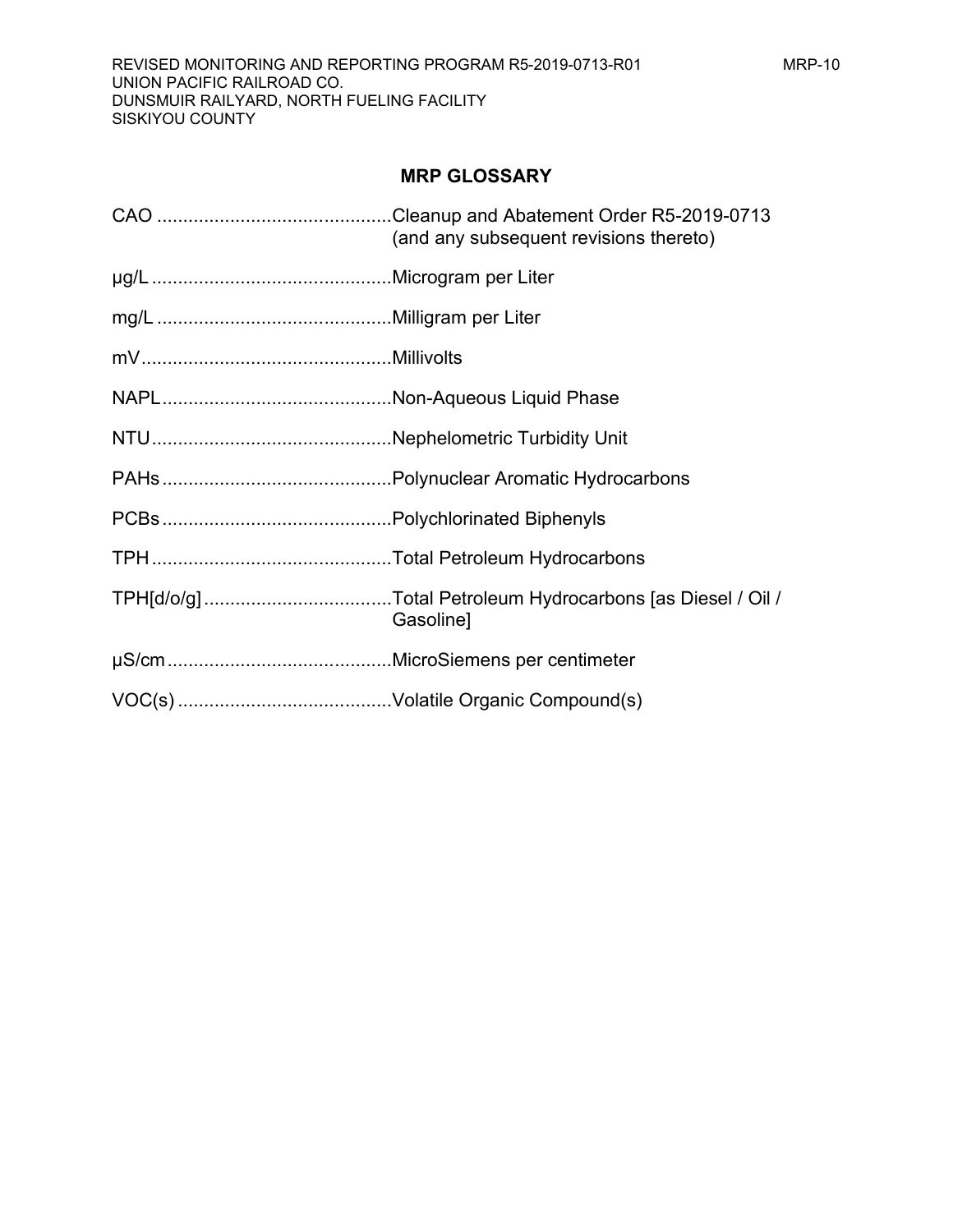### **MRP Tables**

|                | Suite A                | Suite B <sup>3</sup>   | Suite C <sup>2</sup>   | Suite D <sup>1</sup>   | Suite E <sup>1</sup> |
|----------------|------------------------|------------------------|------------------------|------------------------|----------------------|
| <b>MWX-02S</b> | Quarterly              | Quarterly              | Quarterly              | Quarterly              | Every 5 Yrs.         |
| NDMW-04        | Quarterly              | Quarterly              | Quarterly              | Quarterly              | Every 5 Yrs.         |
| NDMW-06        | Quarterly              | Quarterly              | Quarterly              | Quarterly              | Every 5 Yrs.         |
| NDMW-07        | Quarterly              | Quarterly              | Quarterly              | Quarterly              | Every 5 Yrs.         |
| NDMW-08        | Quarterly              | Quarterly              | Quarterly              | Quarterly              | Every 5 Yrs.         |
| NDMW-09        | Quarterly              | Quarterly              | Quarterly              | Quarterly              | Every 5 Yrs.         |
| NDMW-11        | Quarterly              | Quarterly              | Quarterly              | Quarterly              | Every 5 Yrs.         |
| NDMW-11S       | Quarterly <sup>5</sup> |                        |                        | Quarterly <sup>5</sup> | Every 5 Yrs.         |
| NDMW-13        | Quarterly <sup>5</sup> |                        |                        | Quarterly <sup>5</sup> | Every 5 Yrs.         |
| NDMW-14        | Quarterly <sup>5</sup> |                        |                        | Quarterly <sup>5</sup> | Every 5 Yrs.         |
| NDMW-15        | Quarterly              | Quarterly              | Quarterly              | Quarterly              | Every 5 Yrs.         |
| NDMW-16        |                        |                        |                        |                        | Every 5 Yrs.         |
| NDMW-17        | Quarterly <sup>5</sup> | Quarterly <sup>5</sup> | Quarterly <sup>5</sup> | Quarterly <sup>5</sup> | Every 5 Yrs.         |
| NDMW-18        |                        |                        |                        |                        | Every 5 Yrs.         |
| NDPZ-01        | Quarterly <sup>5</sup> |                        |                        | Quarterly <sup>5</sup> | Every 5 Yrs.         |
| NDPZ-02        | Quarterly <sup>5</sup> |                        |                        | Quarterly <sup>5</sup> | Every 5 Yrs.         |
| NDPZ-03        | Quarterly <sup>5</sup> |                        |                        | Quarterly <sup>5</sup> | Every 5 Yrs.         |
| NDPZ-04        | Quarterly <sup>5</sup> |                        |                        | Quarterly <sup>5</sup> | Every 5 Yrs.         |
| NDPZ-05        | Quarterly <sup>5</sup> | --                     | --                     | Quarterly <sup>5</sup> | Every 5 Yrs.         |
| NDPZ-06        | Quarterly              | Quarterly              | Quarterly              | Quarterly              | Every 5 Yrs.         |
| NDPZ-07        | Quarterly <sup>5</sup> |                        |                        | Quarterly <sup>5</sup> | Every 5 Yrs.         |
| NDPZ-08        | Quarterly <sup>5</sup> |                        |                        | Quarterly <sup>5</sup> | Every 5 Yrs.         |
| NDPZ-09        | Quarterly              | Quarterly              | Quarterly              | Quarterly              | Every 5 Yrs.         |
| NDPZ-10        | Quarterly <sup>5</sup> |                        |                        | Quarterly <sup>5</sup> | Every 5 Yrs.         |

# **Table 1 - Groundwater Sampling Frequencies and Constituent Suites**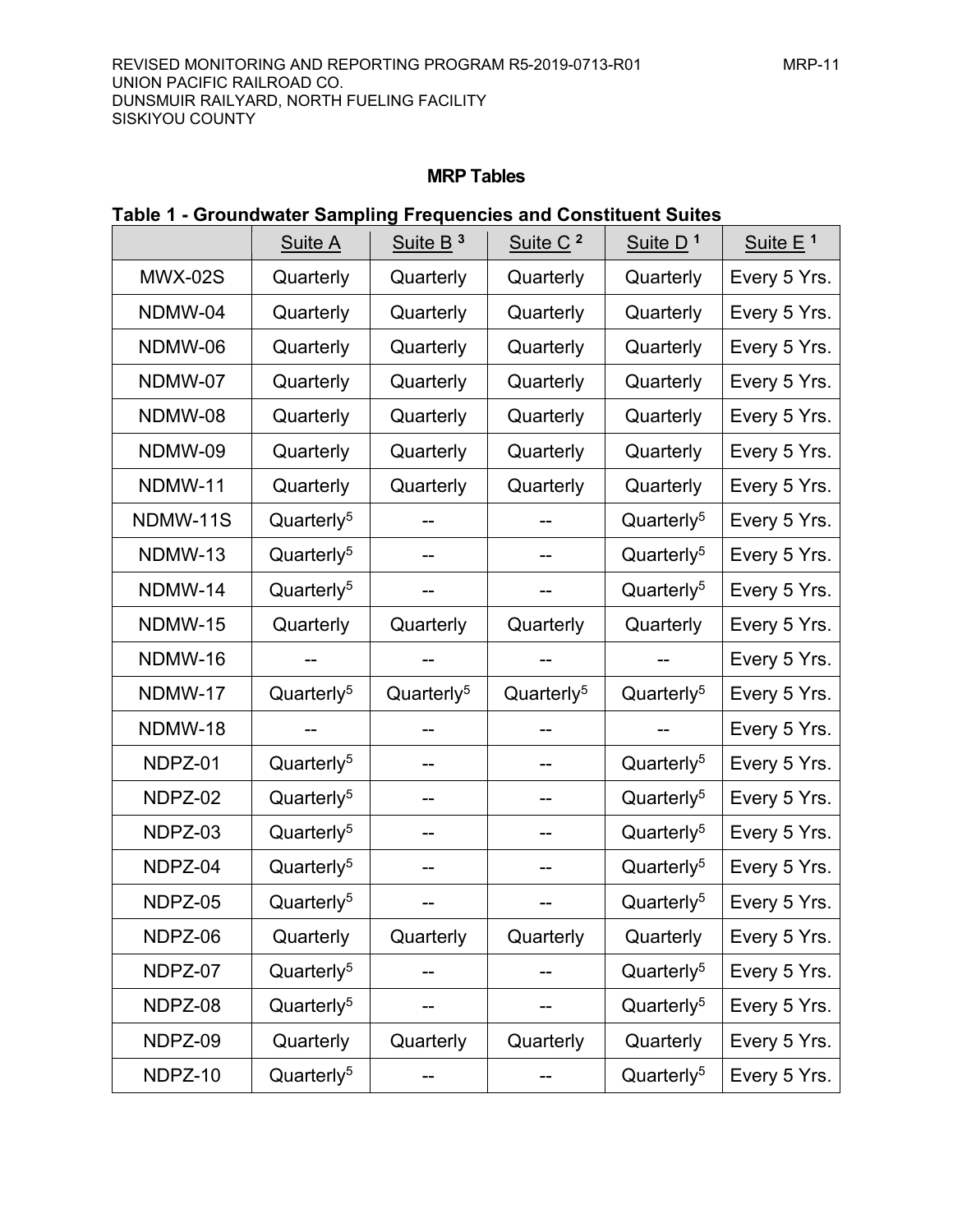UNION PACIFIC RAILROAD CO. DUNSMUIR RAILYARD, NORTH FUELING FACILITY SISKIYOU COUNTY

|                                     | Suite A                | Suite B <sup>3</sup> | Suite C <sup>2</sup> | Suite $D1$             | Suite E <sup>1</sup> |
|-------------------------------------|------------------------|----------------------|----------------------|------------------------|----------------------|
| NDPZ-11                             | Quarterly <sup>5</sup> | --                   |                      | Quarterly <sup>5</sup> | Every 5 Yrs.         |
| NDPZ-12                             | Quarterly <sup>5</sup> |                      |                      | Quarterly <sup>5</sup> | Every 5 Yrs.         |
| NDPZ-13                             | Quarterly              | Quarterly            | Quarterly            | Quarterly              | Every 5 Yrs.         |
| NDPZ-14                             | Quarterly <sup>5</sup> | --                   |                      | Quarterly <sup>5</sup> | Every 5 Yrs.         |
| NDPZ-15A                            | Quarterly <sup>5</sup> |                      | --                   | Quarterly <sup>5</sup> | Every 5 Yrs.         |
| NDPZ-15B                            | Quarterly <sup>5</sup> | --                   | --                   | Quarterly <sup>5</sup> | Every 5 Yrs.         |
| NDPZ-16A                            | Quarterly <sup>5</sup> |                      | --                   | Quarterly <sup>5</sup> | Every 5 Yrs.         |
| NDPZ-16B                            | Quarterly <sup>5</sup> | --                   | --                   | Quarterly <sup>5</sup> | Every 5 Yrs.         |
| NDPZ-17A                            | Quarterly <sup>5</sup> | --                   | --                   | Quarterly <sup>5</sup> | Every 5 Yrs.         |
| NDPZ-17B                            | Quarterly <sup>5</sup> |                      |                      | Quarterly <sup>5</sup> | Every 5 Yrs.         |
| NDPZ-18                             | Quarterly <sup>5</sup> |                      |                      | Quarterly <sup>5</sup> | Every 5 Yrs.         |
| <b>PT-01</b>                        | Quarterly              | Quarterly            | Quarterly            | Quarterly              | Every 5 Yrs.         |
| <b>PT-03</b>                        | Quarterly <sup>5</sup> |                      |                      | Quarterly <sup>5</sup> | Every 5 Yrs.         |
| <b>SP-04</b>                        | Quarterly              | Quarterly            | Quarterly            | Quarterly              | Every 5 Yrs.         |
| <b>SP-04S</b>                       | Quarterly              | Quarterly            | Quarterly            | Quarterly              | Every 5 Yrs.         |
| All New and<br>Replacement<br>Wells | Quarterly              | Quarterly            | Quarterly            | Quarterly              | Every 5 Yrs.         |
| <b>Grout Tubes</b>                  | Monthly <sup>4</sup>   |                      |                      |                        |                      |

**1.** If NAPL is present in a given well or piezometer at the time of sampling, the collected sample need not be analyzed per Suite D (quarterly) or Suite E (every 5 years).

**2.** Except as otherwise directed in writing by the Assistant Executive Officer, "Suite C" analyses (for PAHs & PCBs) may be discontinued for a well after 4 consecutive sampling events without detection.

**3.** Except as otherwise directed in writing by the Assistant Executive Officer, "Suite B" analyses may be discontinued for particular VOCs and metals for a given well after 4 consecutive sampling events without detection of the particular VOC or metal constituent.

**4.** Grout tube monitoring is only required to the extent grout tubes are accessible and site conditions allow safe access to grout tubes.

<sup>5.</sup> Prior to the issuance of this MRP, the Responsible Party requested elimination of quarterly monitoring (per Suite A and Suite D) for the following wells and piezometers: NDMW-**11S**; NDMW-**13**; NDMW-**14**; NDMW-**17**; NDPZ-**01**; NDPZ-**02**; NDPZ-**03**; NDPZ-**04**; NDPZ-**05**; NDPZ-**07**; NDPZ-**08**; NDPZ-**10**; NDPZ-**11**;NDPZ-**12**; NDPZ-**14**; NDPZ-**15A**; NDPZ-**15B**; NDPZ-**16A**; NDPZ-**16B**; NDPZ-**17A**; NDPZ-**17B**; NDPZ-**18**; and PT-**03**. To the extent that the Responsible Party still seeks the discontinuance of any monitoring for these and other wells/piezometers, it shall submit a written request, supported by a technical justification, to the Assistant Executive Officer for approval.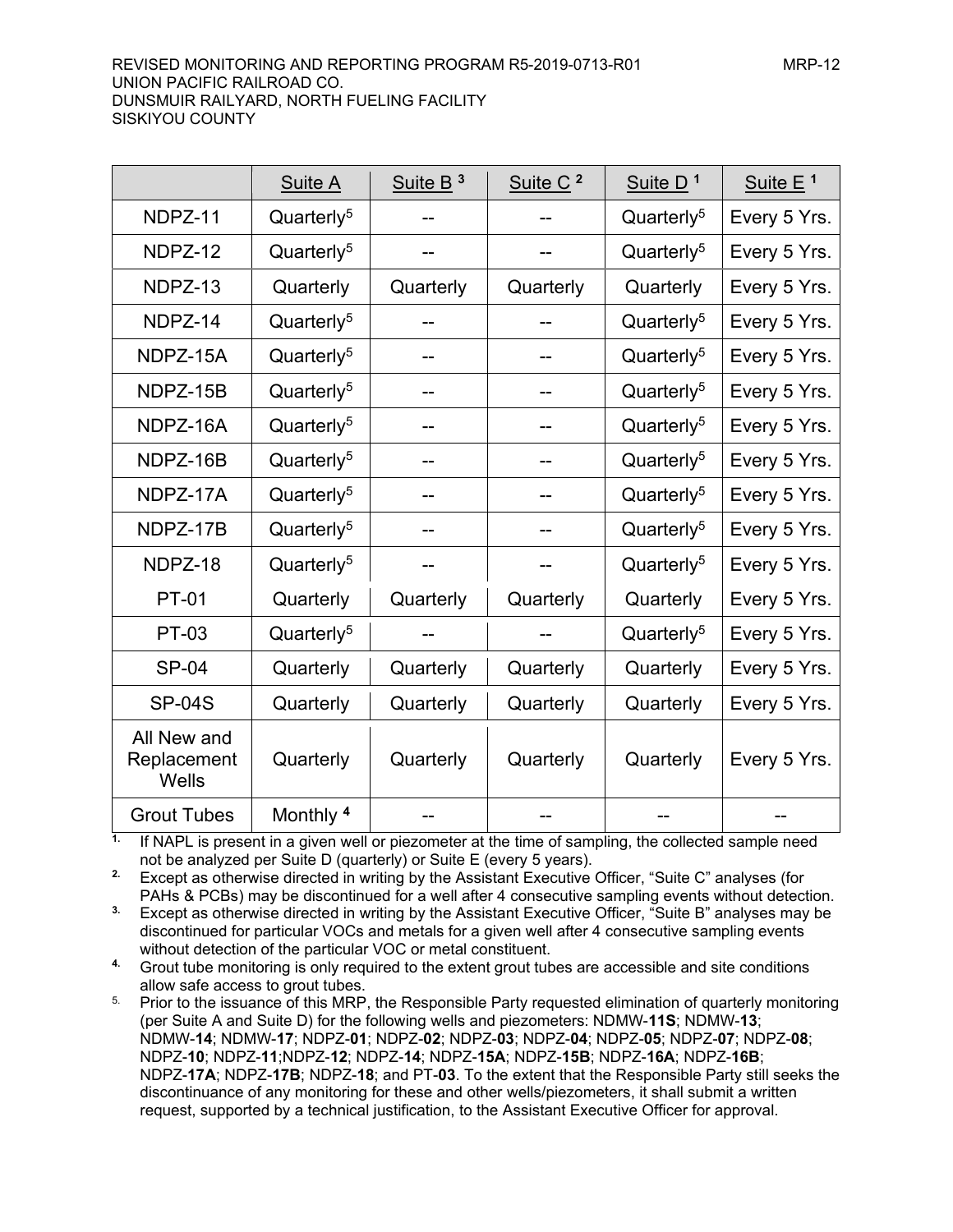#### **Table 2 - Groundwater Analytical Methods**

| <b>Constituents</b>                                                                   | <b>Method</b>                      | <b>Maxum Practical</b><br><b>Quantitation Limit</b> |
|---------------------------------------------------------------------------------------|------------------------------------|-----------------------------------------------------|
| <b>Suite A</b>                                                                        |                                    |                                                     |
| NAPL or product presence or thickness                                                 | <b>Visual</b>                      | 0.1 inches                                          |
| <b>Suite B</b>                                                                        |                                    |                                                     |
| TPHd, TPHo                                                                            | 8015M                              | 50 µg/L                                             |
| <b>TPHg</b>                                                                           | 8015M/8260M                        | 50 µg/L                                             |
| VOCs (benzene, toluene, ethylbenzene,<br>xylenes, chlorinated solvents <sup>2</sup> ) | 8260M                              | $0.5 \mu g/L^3$                                     |
| <b>Dissolved CAM 17 Metals</b>                                                        | 6010B                              | $2 \mu g/L$                                         |
| <b>Suite C</b>                                                                        |                                    |                                                     |
| <b>PAHs</b>                                                                           | 8270                               | $0.05 \mu g/L^3$                                    |
| <b>PCBs</b>                                                                           | 8082A                              | $1 \mu g/L$                                         |
| <b>Suite D</b>                                                                        |                                    |                                                     |
|                                                                                       | <b>Water Level</b>                 |                                                     |
| <b>Groundwater Elevation</b>                                                          | Meter or                           | $±0.01$ ft.                                         |
|                                                                                       | Transducer                         |                                                     |
| рH                                                                                    | Field Meter <sup>1</sup>           | $±0.1$ std. units                                   |
| <b>Specific Conductivity</b>                                                          | Field Meter <sup>1</sup>           | $±50$ µS/cm                                         |
| Temperature                                                                           | Field Meter <sup>1</sup>           | ±0.1 °C                                             |
| Dissolved Oxygen                                                                      | Field Meter <sup>1</sup>           | $±0.2$ mg/L                                         |
| Oxidation/Reduction Potential                                                         | Field Meter <sup>1</sup>           | $±10$ mV                                            |
| Turbidity                                                                             | Field Meter <sup>1</sup>           | ±1 NTU                                              |
| <b>Suite E</b>                                                                        |                                    |                                                     |
| <b>Total Well Depth</b>                                                               | <b>Water Level</b><br><b>Meter</b> | $±0.1$ feet                                         |

**µg/L**—Microgram per Liter, **mg/L**—Milligram per Liter, **mV**—Millivolts, **NAPL**—Non-Aqueous Liquid Phase, **NTU**—Nephelometric Turbidity Unit, **PAHs**—Polynuclear Aromatic Hydrocarbons,

**PCBs**—Polychlorinated Biphenyls, **TPH[d/o/g]**—Total Petroleum Hydrocarbons [as Diesel/Oil/Gasoline], **µS/Cm**—MicroSiemens per centimeter **VOCs**—Volatile Organic Compounds

- **1.** Field test instruments (e.g., pH) may be used provided that the operator is trained in the proper use of the instrument and each instrument is serviced and/or calibrated at the recommended frequency by the manufacturer or in accordance with manufacturer instructions, as per the Monitoring Plan.
- **2.** Until otherwise directed in writing by the Assistant Executive Officer, the Responsible Party shall analyze groundwater samples per "Suite B" for all chlorinated solvents associated with USEPA Method 8260M, including, but not limited to, Tetrachloroethylene (PCE), Trichloroethylene (TCE), cis-1,2-Dichloroethylene, trans-1,2-Dichloroethylene and Vinyl Chloride.
- <sup>3.</sup> These PQLs are consistent with the Reporting Limits (RLs) in the Central Valley Water Board's laboratory contract, effective August 2018. Alternative VOC and PAH PQLs may be used, provided that the alternative PQL is supported by a technical justification, and does not exceed applicable Title 22 MCLs (if any).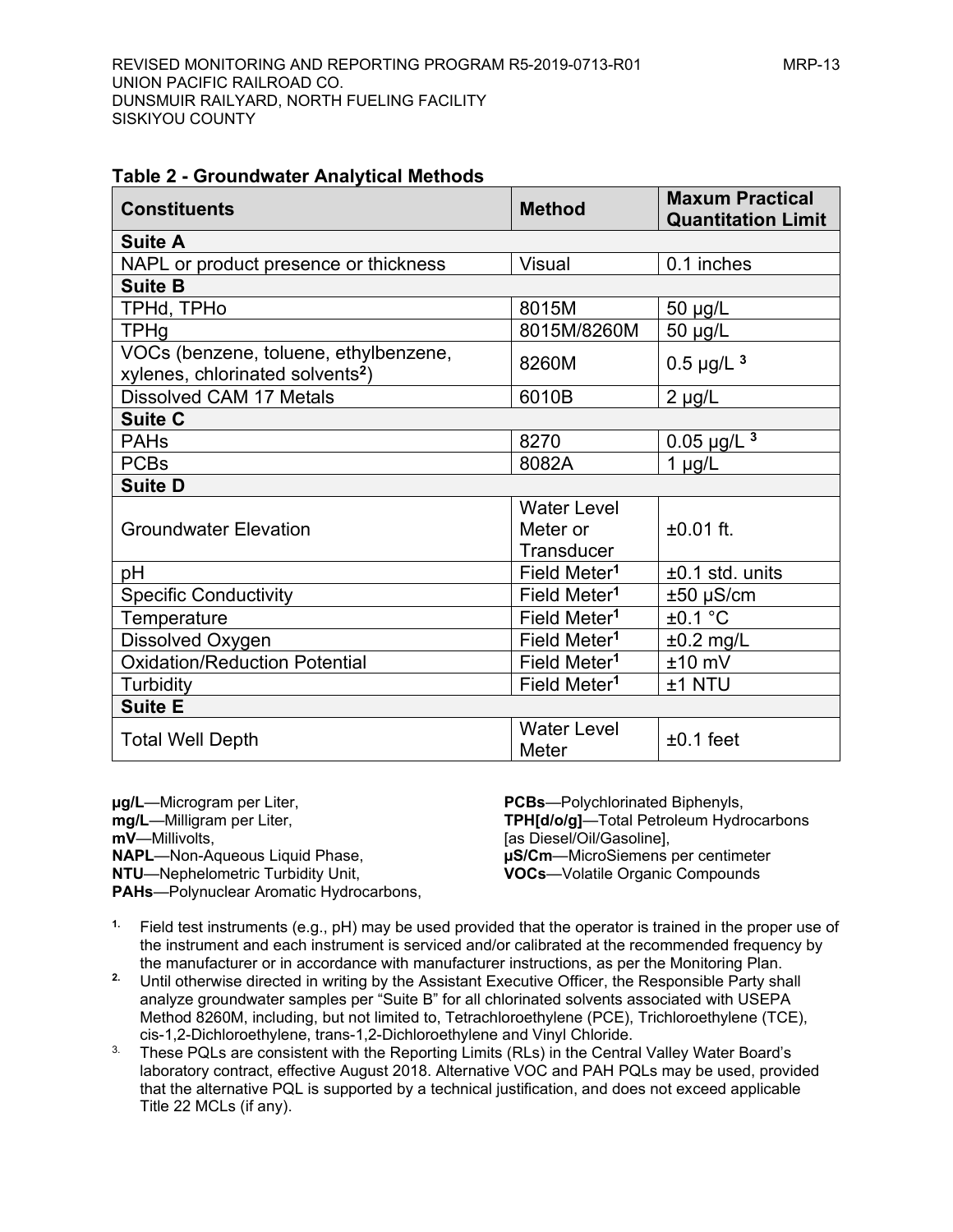## **Table 3 - Surface Water Sampling Frequencies and Constituent Suites**

| <b>Sample Locations</b> | <b>Frequency</b> | <b>Constituent Suite(s)</b> |
|-------------------------|------------------|-----------------------------|
| Upstream                |                  |                             |
| River (3x)              | Quarterly        | A, $B^1$ , $C^2$ , D        |
| Downstream              |                  |                             |

 $1$ . Individual VOCs and metals analyzed may be removed from the monitoring list for a given location after four consecutive sampling events without detection in surface water samples from that location.

<sup>2</sup>. May be discontinued after four consecutive events without detections of these constituents.